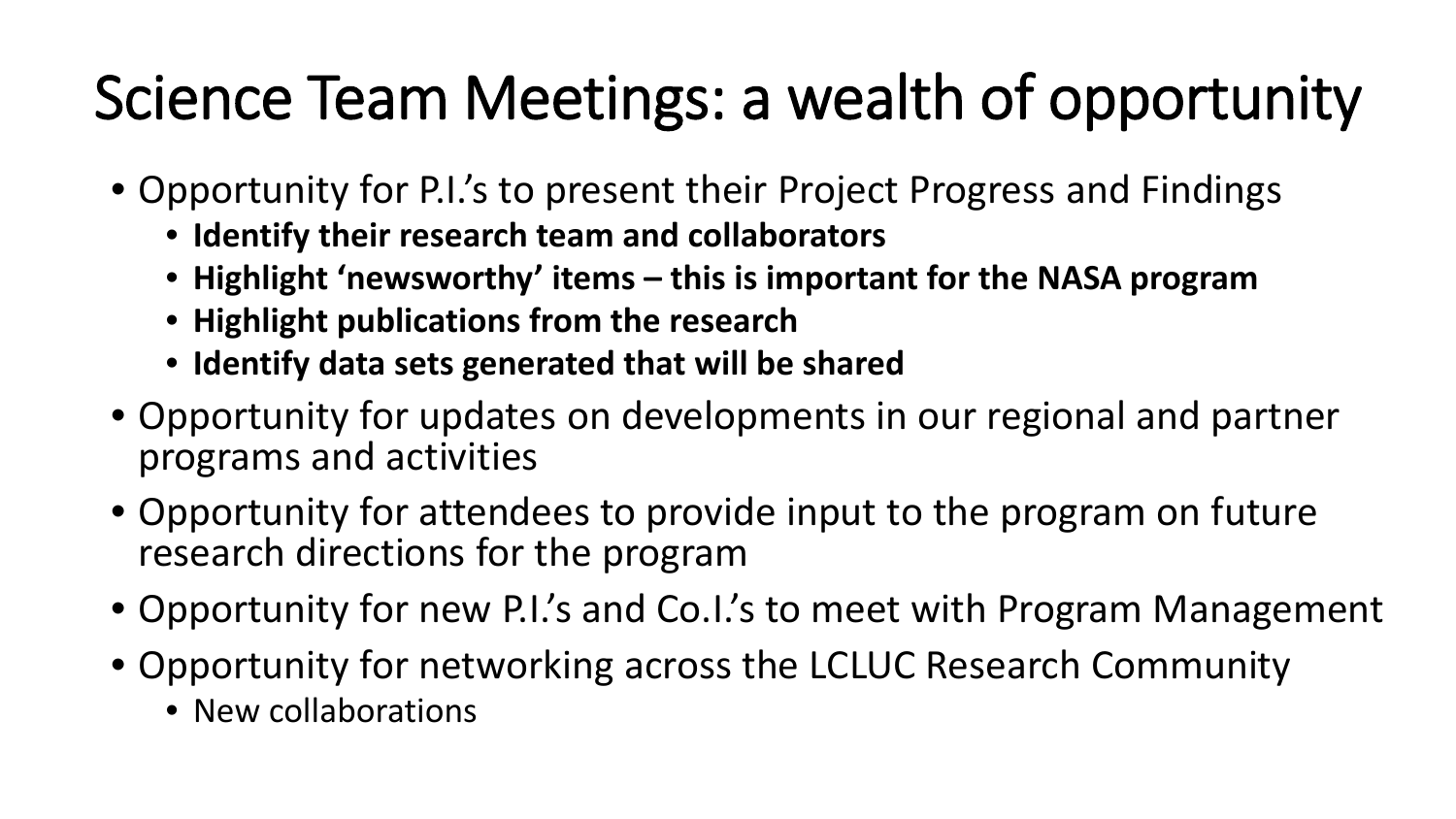# This Meeting

- **South and Southeast Asia Regional Initiative (SARI)**  • **ROSES 2015/2016**
- **LCLUC Synthesis Projects**
- **Multi-Source Land Imaging (MUSLI)**
- **LCLUC-related NIP, Caucasus and Mountainous Areas, Carbon, Students, and IDS Projects (Posters)**

**Talks** 

Poster Presentations (w. rapid Intros)/Viewing

Discussion sessions

Food and Reception Courtesy of SGT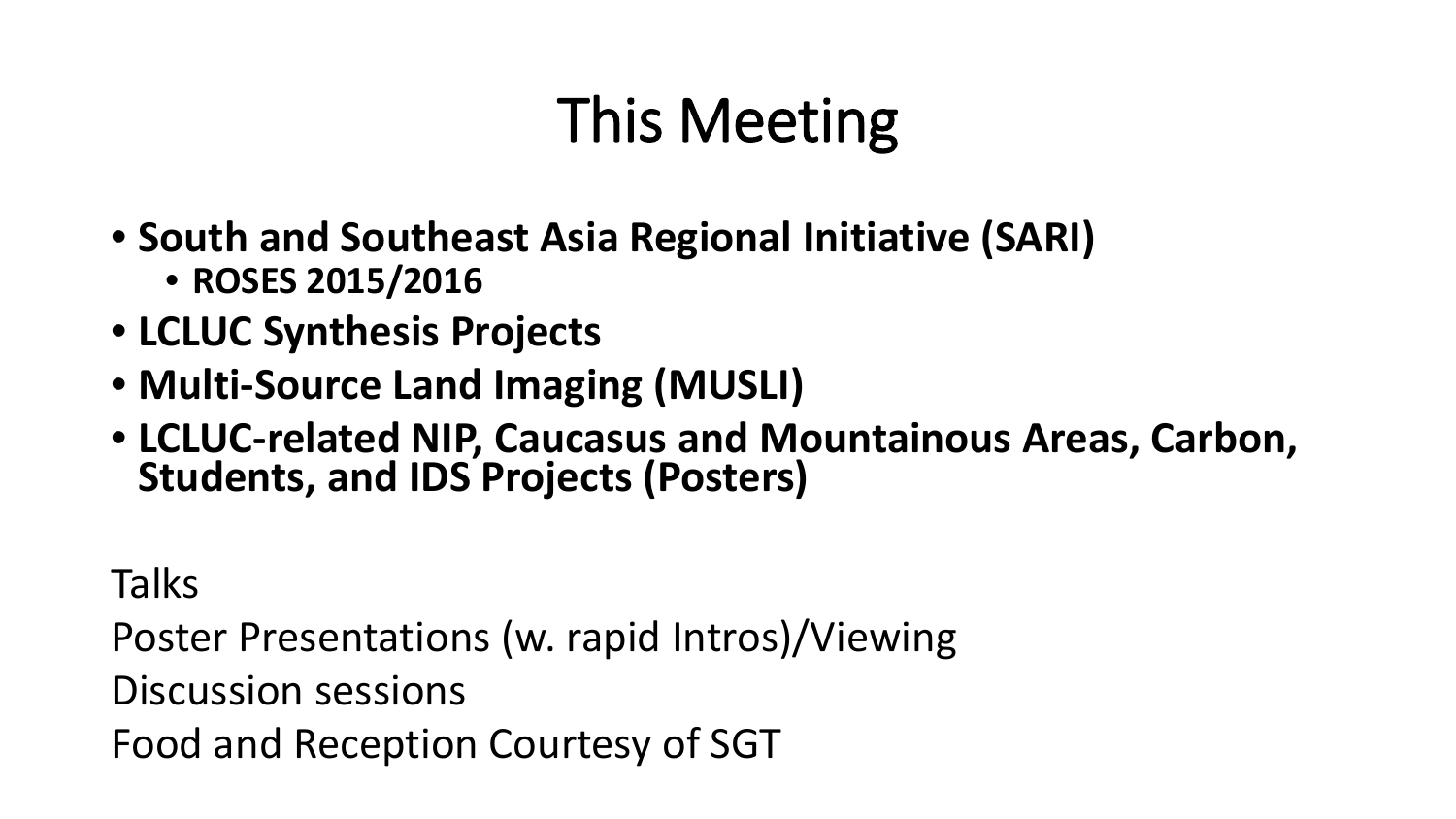# Summary Meeting Agenda

### **Tuesday April 3**

AM

- Program Updates and Invited Talks
- Discussion

PM

- LCLUC in South Asia
- Poster Introductions and Viewing
- **SGT Sponsored Reception**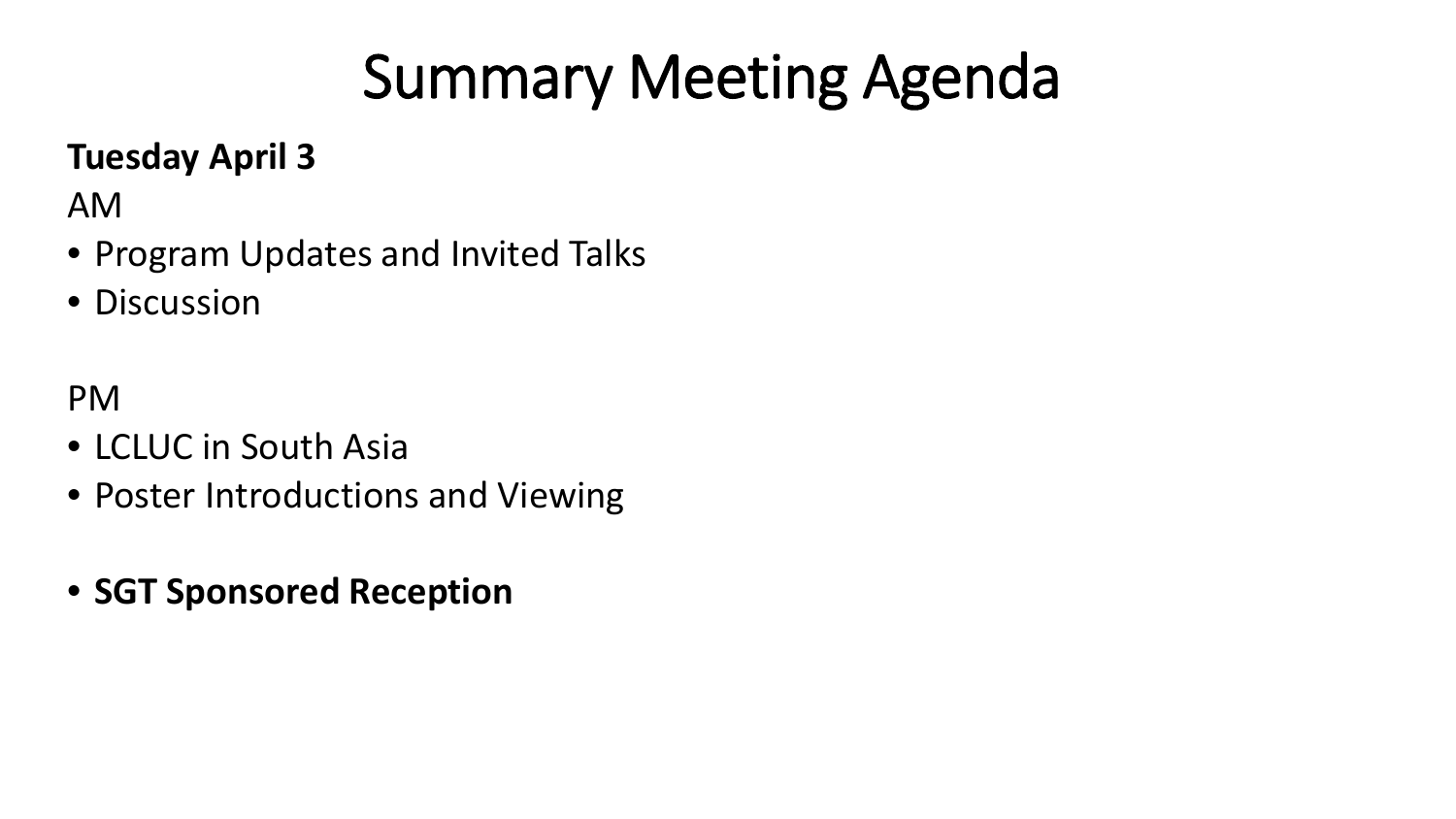# Summary Meeting Agenda

#### **Wednesday April 4**

AM

- LCLUC in South Asia
- SARI International Linkages and Capacity Building

PM

- SARI Cont'd and Discussion
- LCLUC Synthesis Presentations
- LCLUC Program Future Directions Discussion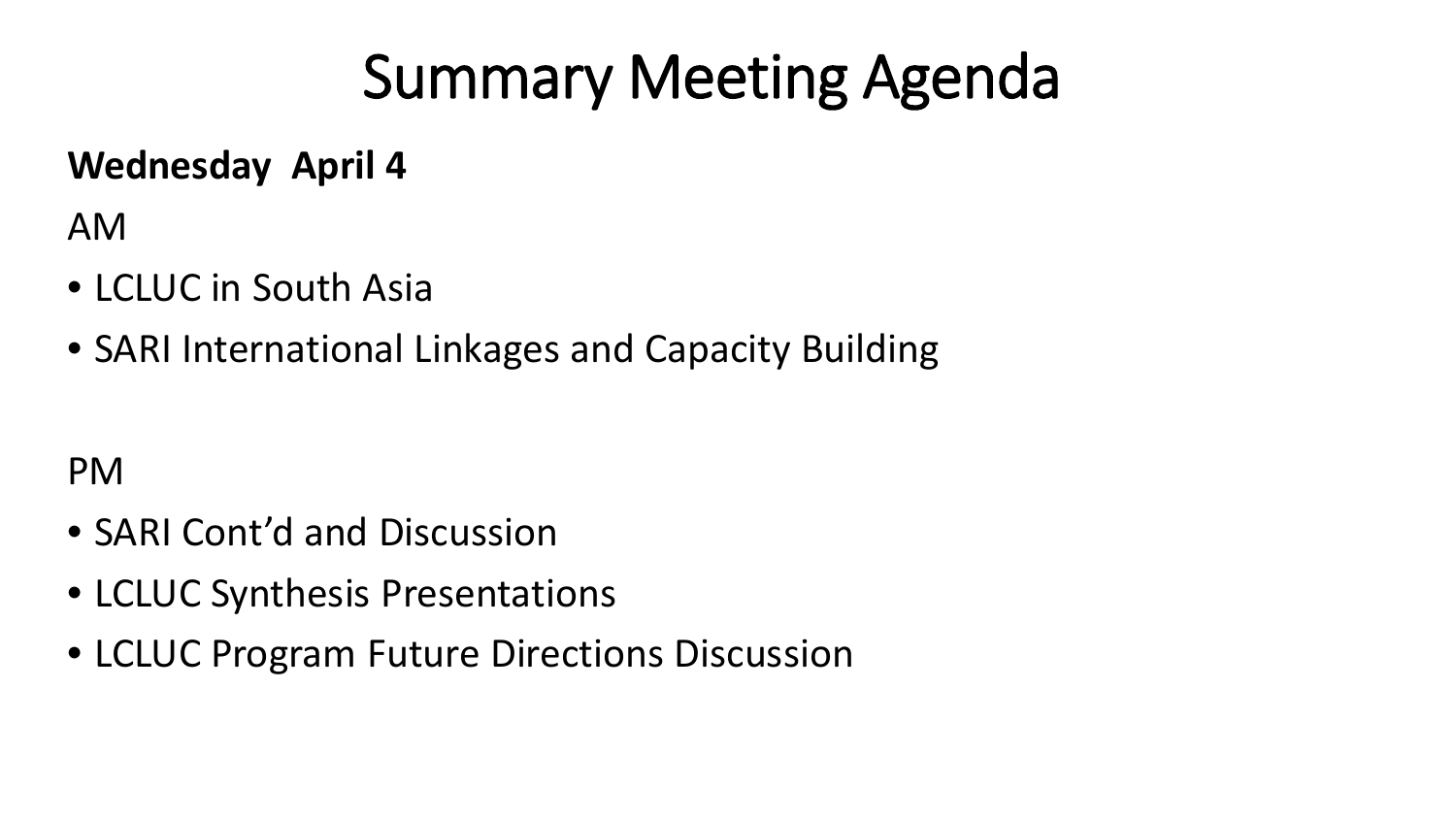# Summary Meeting Agenda

### **Thursday April 5th**

AM

• MUSLI (First Round) Final Project Results

PM

- 2017 MUSLI and Landsat Science Team Selections Rapid Talks
- Discussion on Future Directions for MuSLI/Landsat
- Meeting Summary and Concluding Remarks (end at 5pm)